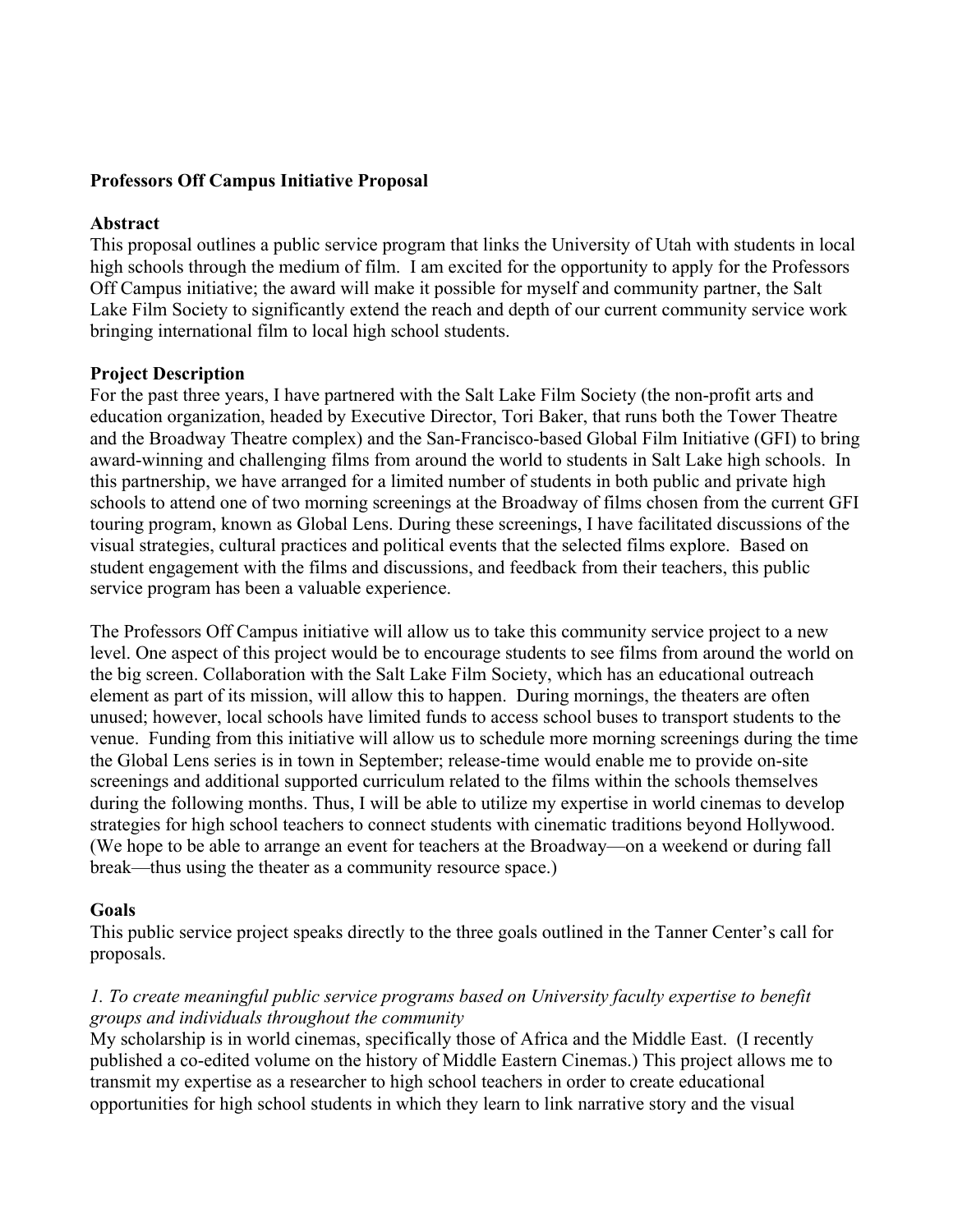techniques of film with a development of critical awareness of regional, national and transnational historical processes.

# *2. To foster an appreciation of service work by academics*

This project impacts this goal in two ways. First, feedback from high school teachers on my current service work indicates that they value efforts to bring the Global Lens programming and discussion to their students. (If required I can provide testimonies from teachers.) I believe that development of this project will serve to connect students and high school teachers further with the University of Utah and indeed encourage possible enrollment at the University in the future. Second, moving outside of the university campus—and my own research agenda—has played a large role in keeping me grounded and in touch with the students who newly arrive in my classrooms each semester.

## *3. To create relationships and connections based on tolerance and understanding*

This goal speaks directly to the shared missions of the Global Lens series and the Salt Lake Film Society, and also my own belief that increased exposure to the artistic forms of other cultures (perhaps especially those of the Middle East) is invaluable in producing tolerant individuals capable of civil discussion. The limited awareness that young people have of real lives beyond U.S. borders breeds misunderstanding and mistrust of difference. The visual and narrative power of film can cut through these barriers and open up room for dialogue and awareness of what we all share.

## **Methods**

This public service project would take place during the Fall 2011 semester. It will incorporate multiple screenings of selections from this year's annual Global Lens series in September at the Broadway (where it is scheduled to play to regular theater patrons in the evenings). I will coordinate with teachers in local high schools to bring students to special morning screenings at which I will introduce the film and lead discussion afterwards. This initiative's funding will allow school districts to rent additional school buses so that more students can attend these 35-mm "big screen" events than has been possible in previous years.

During the following months, I will try to bring further 35mm prints, depending on funding and availability. I will also arrange follow-up activities and supplementary screenings on DVD in the classroom. Specifically, I will stage DVD screenings of previous Global Lens films in local high schools across the valley. I hope to provide teachers with a choice from at least five films: *Enough!* (Algeria), *Masquerades* (Algeria), *Of Love and Eggs* (Indonesia), *Night of Truth* (Burkina Faso), or *My Tehran for Sale* (Iran)—all works that have proved to be highly engaging for high school students. Along with these screenings, I will facilitate discussion with students and also provide preparatory and follow-up educational materials and activities for teachers to use film to instigate further study of a regional, national, or trans-national relationships.